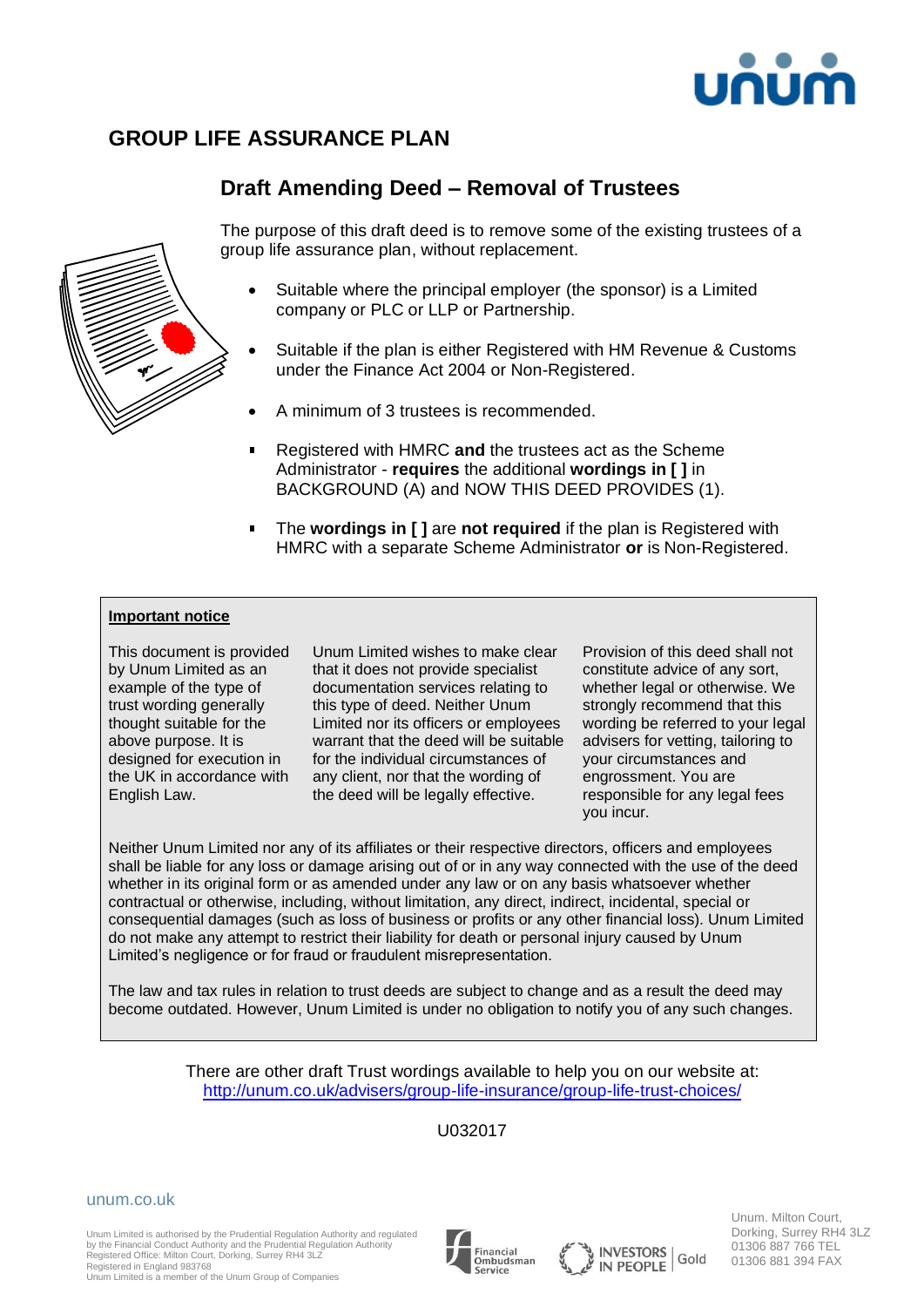Reporting Requirements – if the Plan is registered with HMRC

The Scheme Administrator is responsible for filing the Event Reports, Pension Scheme Return, Accounting for Tax forms and amending Scheme Details to keep them up to date.

The change of trustees does not require reporting to HMRC.

A change of 'scheme administrator' needs to be reported to HMRC by one of the existing Scheme Administrators using the online Scheme Administration, select 'Amend Scheme Details' under 'Scheme Administration' - [www.gov.uk/manage-registered-pension-scheme](http://www.gov.uk/manage-registered-pension-scheme)

Where the trustees also act as the Scheme Administrator each Removed Trustee:

- must report the termination of their "association" with the Plan and the effective date, within 30 days of the termination, using online Scheme Administration (**PTM**154000 - **PSOnline section 9.14**) (If they are the only person currently known to HMRC as Scheme Administrator of the Plan and they "cease" their link, then HMRC may consider de-registration of the Plan (**PTM**033000). The association of a new Scheme Administrator will have to be done by HMRC Audit & Pension Schemes Services. If the only Scheme Administrator is removed/retire, they remain liable for any tax under the Plan until the appointment of a new Scheme Administrator of the Plan.)
- retains their Registration as a scheme administrator for future use of HMRC Pension Schemes Service Online.

**PTM** is HMRC's Pensions Tax Manual [www.gov.uk/hmrc-internal-manuals/pensions-tax-manual](http://www.gov.uk/hmrc-internal-manuals/pensions-tax-manual)

**PSOnline** is [www.gov.uk/government/publications/pension-schemes-online-user-guide/a-guide](http://www.gov.uk/government/publications/pension-schemes-online-user-guide/a-guide-to-using-the-online-service-for-scheme-administrators-and-practitioners)[to-using-the-online-service-for-scheme-administrators-and-practitioners](http://www.gov.uk/government/publications/pension-schemes-online-user-guide/a-guide-to-using-the-online-service-for-scheme-administrators-and-practitioners)

This information is based on Unum's current interpretation of the underlying legislation that applies and which may change. We do not accept any responsibility for any loss which may arise from reliance on this information.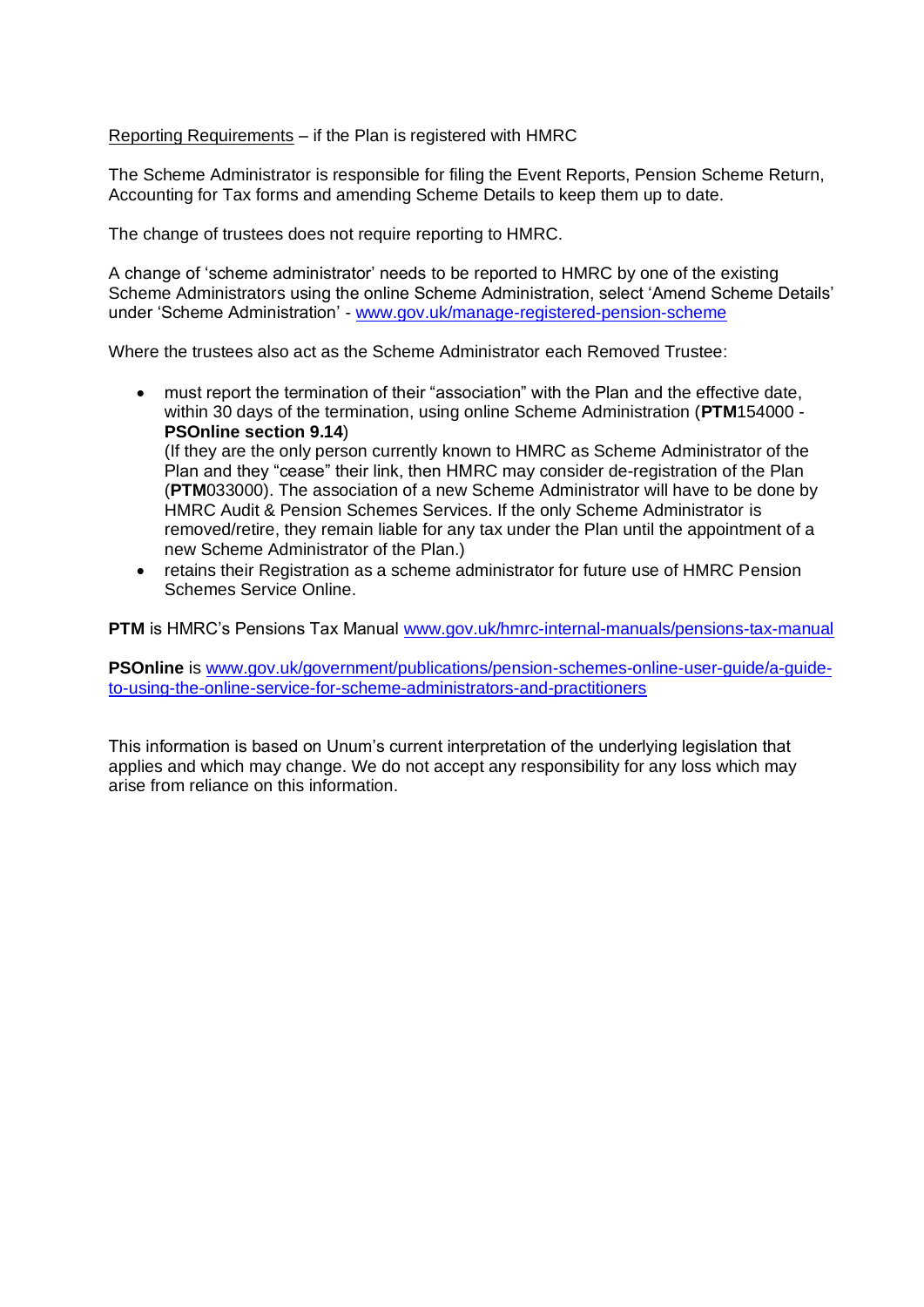#### **Deed – Removal of Trustees**

**THIS AMENDING DEED** is made on the day set out below (the **execution date**) by the **sponsor** and the **continuing trustees**. Execution of this deed confirms the removal of the **removed trustees**.

| <b>Plan</b>                                         |  |
|-----------------------------------------------------|--|
| (Plan name as currently<br>shown on the trust deed) |  |
| <b>Change Date</b>                                  |  |

| <b>Sponsor</b>                                           |  |
|----------------------------------------------------------|--|
| <b>Company Registration</b><br>Number of the Sponsor     |  |
| Address of<br>the Sponsor<br>(Registered if applicable)  |  |
| <b>Continuing Trustees</b><br>(name and address of each) |  |
| <b>Removed Trustees</b><br>(name and address of each)    |  |

**SUPPLEMENTAL** to a trust deed (the **trust deed**) made by the **sponsor** which established the **plan** for the purpose of providing benefits on death in respect of such persons as are admitted to membership.

#### **BACKGROUND**

- (A) The **continuing trustees** and the **removed trustees** are the present trustee of the **plan** [ and the scheme administrator of the **plan** for the purposes of section 270 of the Finance Act 2004 (**scheme administrator**) ].
- (B) The **sponsor**, having the power in the **trust deed**, wishes to discharge the **removed trustees** from the trusts and powers conferred on them by the **trust deed**.

**NOW THIS DEED PROVIDES** with effect from the **change date** as follows:

- (1) The **sponsor** hereby removes and discharges the **removed trustees** from the said trusts [ and their role as **scheme administrator** ].
- (2) The **sponsor** and the **continuing trustees** hereby consent to the vesting in the **continuing trustees** alone of all property which is the subject of the trusts of the **plan**.